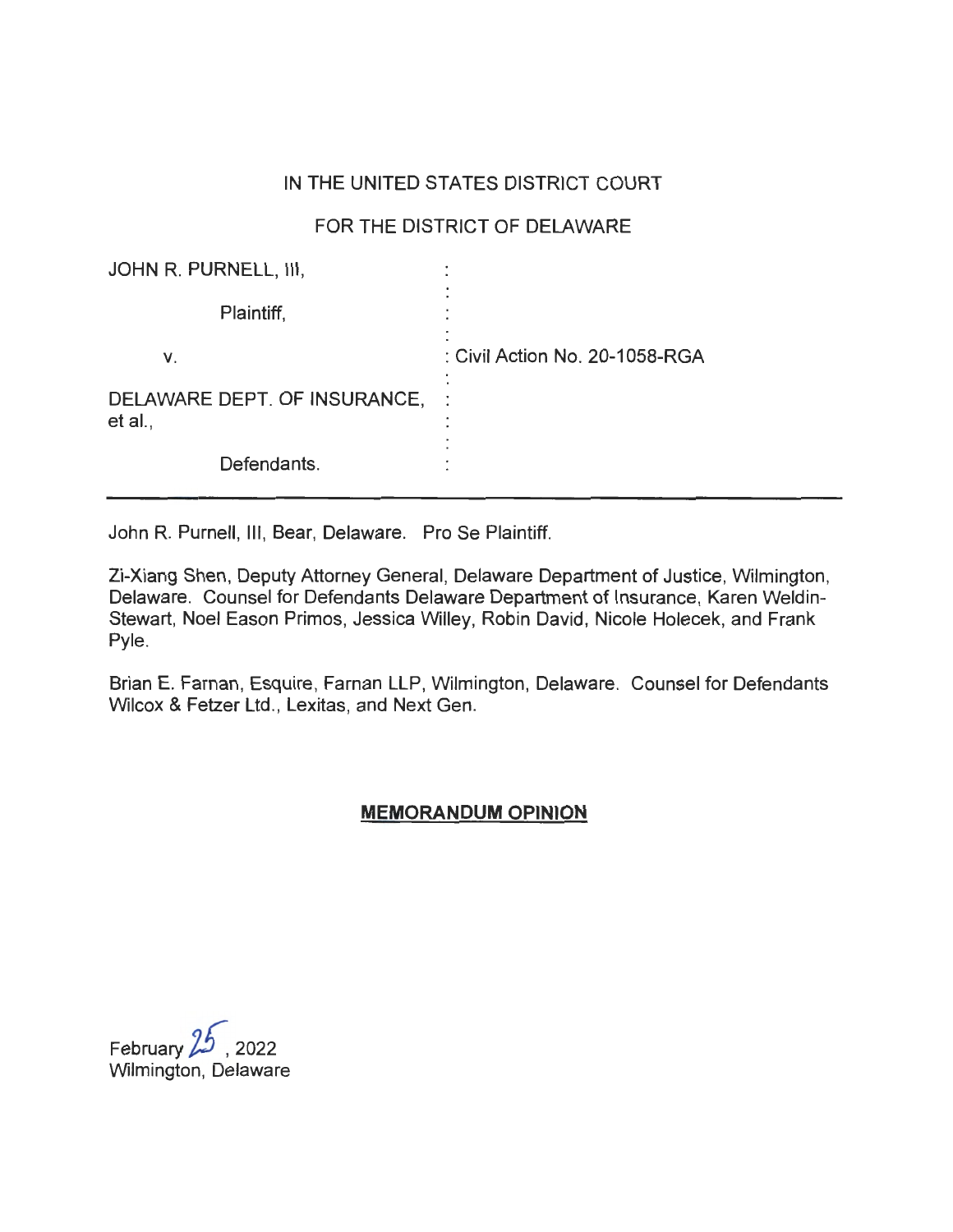hard Ca audrani **~ s. District Judg** .

Plaintiff John R. Purnell, III, who proceeds pro se, filed this action alleging violation of 42 U.S.C. § 1985(3), 42 U.S.C. § 2000e-2(k)(1 ), and the Fourteenth Amendment. (0.1. 1). Before the Court are Defendants' motion to dismiss and motion to set aside default and Plaintiffs motion to strike and motion to amend. (0.1. 26, 33, 42, 48). Briefing is complete.

#### I. **BACKGROUND**

This action concerns a complaint filed by the Delaware Department of Insurance against Plaintiff alleging that he and his bail bond company, Bail Bond Agency, Inc., had violated certain provisions of the Delaware Insurance Code and no longer met the criteria for issuance of a license following which his license was revoked. (D.I. 1; see 0 .1. 27-4 at 2-7). As alleged, Plaintiff "was a licensed bail producer and general agent for the State of Delaware Department of Insurance." (0.1. 1 at 3). Plaintiff received a notice of revocation from Defendant Delaware Department of Insurance in September 2015. (Id. at 4, 6).

Plaintiff alleges that "all" Defendants "entered a conspiracy to revoke his bail producer/agent license at the direction of [Bankers] who was disgruntled because of forfeitures arising in New Jersey." (Id. at 13). A hearing was held on February 17, 2016. (Id. at 7; see D.I. 27-1 at 2). Defendant Jessica Willey represented the Department of Insurance during the hearing and Defendant Noel Eason Primos, the hearing officer, presided. (D.I. 1 at 9; D.I. 27-4 at 2-7). Primos issued recommended findings, and recommended to Defendant Weldin Stewart, the Delaware Commissioner of Insurance, that she find Purnell violated the Insurance Code and that the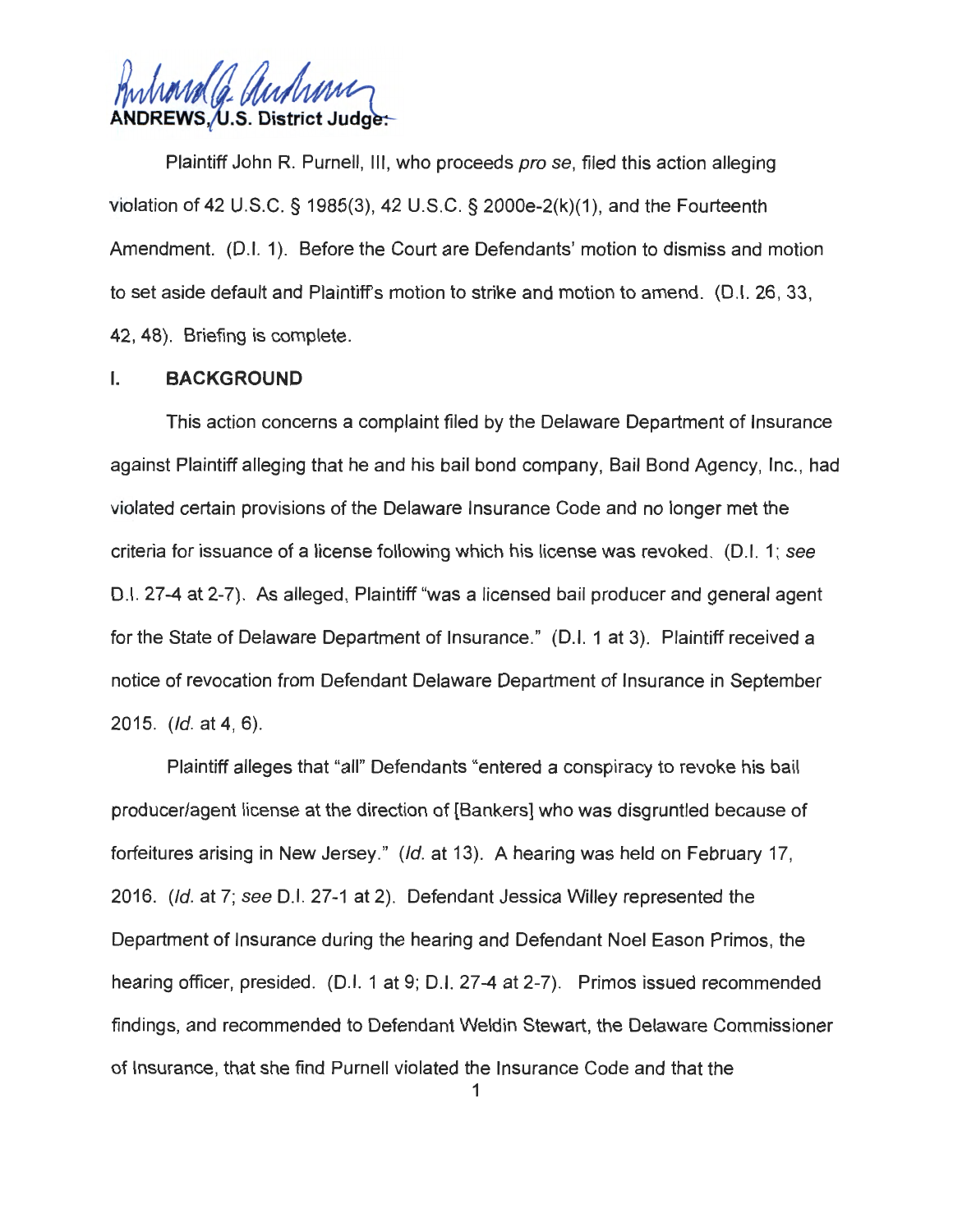Commissioner "immediately revoke" Plaintiff's license. (0.1. 27-1 at 10). On September 26, 2016, the Commissioner adopted the bulk of the hearing officer's recommended findings and revoked Plaintiff's license and imposed a fine. (D.I. 27-4 at 2-7). Plaintiff appealed to the Superior Court of the State of Delaware and, on September 7, 2017, the Superior Court affirmed that portion of the Commissioner's decision that revoked Plaintiff's license and reversed the assessed fine. (See D.I. 4-1 at 2-32). Plaintiff appealed to the Delaware Supreme Court, and on May 30, 2018, the Supreme Court affirmed the Superior Court's judgment. See Purnell v. Delaware Dep't of Ins., 2018 WL 2435554, at \*1 (Del. May 30, 2018). Reargument was denied on July 5, 2018. Id.

On August 3, 2018, Plaintiff improperly removed the Delaware Supreme Court case for this Court to review the Supreme Court's July 5, 2018 opinion. See Purnell v. Delaware Dep't of Ins., Civ. No. 18-1160-RGA (D. Del.). The removed case was summarily remanded to State Court on November 19, 2018. See *id.* at 0 .1. 5, 6 (D. Del. Nov. 19, 2018). On November 29, 2018, the Clerk of the Delaware Supreme Court advised Plaintiff that no further action would be taken. (0.1. 27-10 at 2). Plaintiff filed this action on August 11 , 2020. (0.1. 1).

Defendants Delaware Department of Insurance, Karen Weldin-Stewart, Noel Eason Primos, Jessica Willey, Robin David , Nicole Holecek, and Frank Pyle ("State Defendants") move for dismissal on the grounds that the complaint is time-barred, Plaintiff failed to effect service of process, and they are immune from suit. (0.1. 26). Plaintiff was given a deadline until on or before September 9, 2021 to file an answering brief or respond to the motion. (0.1. 31). He did not.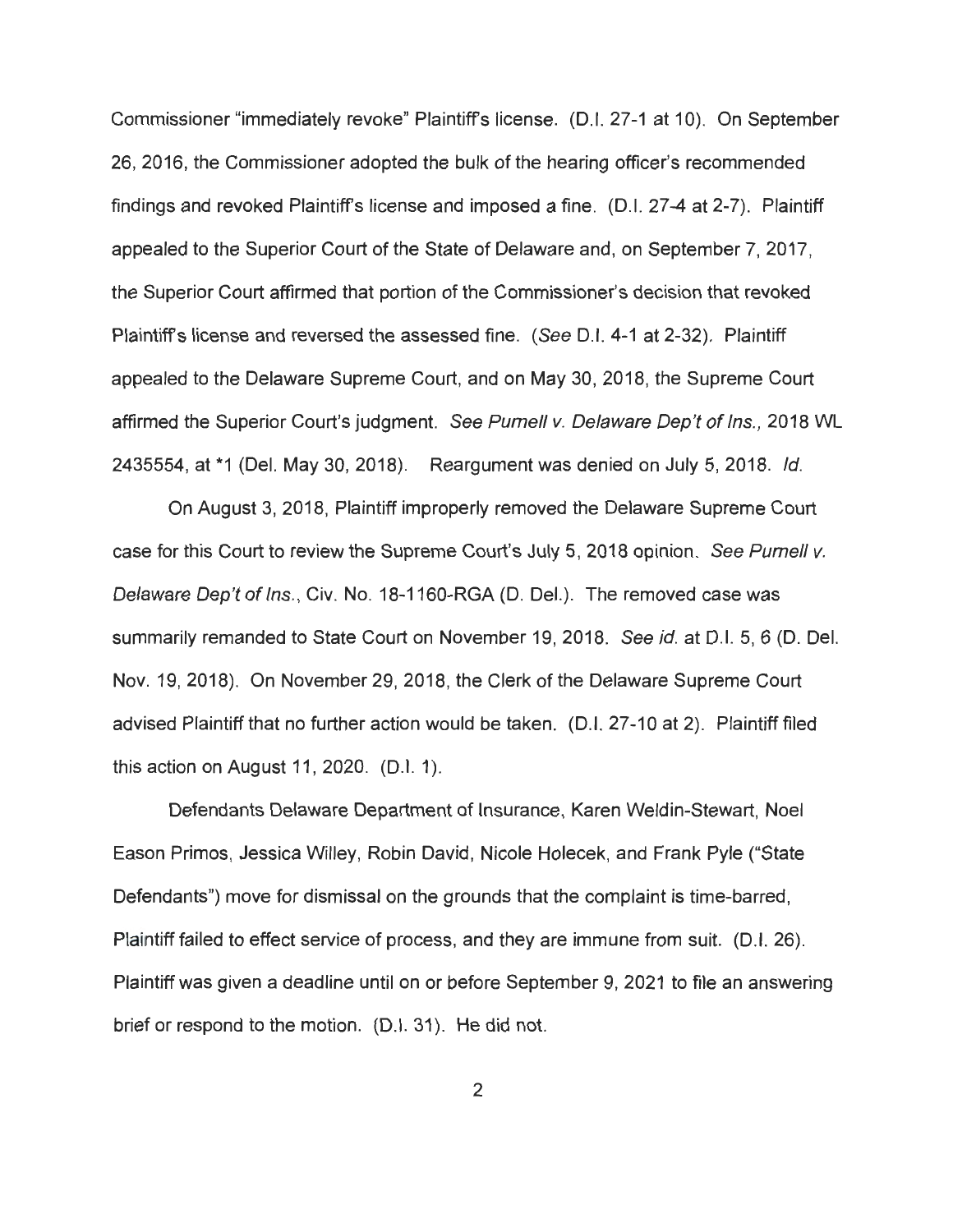On August 12, 2021 , the Court granted Plaintiff's request for entry of default and the Clerk entered default against Defendants Lexitas, Next Gen, and Wilcox & Fetzer Ltd. the same day. (D.I. 29, 30). In turn, Deposition Solutions, LLC filed a motion to set aside the entry of default. (0.1. 33). Plaintiff responded by filing a motion to strike sham pleading and an answering brief. (D.I. 42, 44). On December 3, 2021 , Plaintiff filed a motion for leave to file an amended complaint. (D.I. 48).

#### II. **MOTION TO DISMISS**

#### **A. Legal Standards**

Because Plaintiff proceeds pro se, his pleading is liberally construed and his complaint, "however inartfully pleaded, must be held to less stringent standards than formal pleadings drafted by lawyers." See Erickson v. Pardus, 551 U.S. 89, 94 (2007).

Federal Rule of Civil Procedure 12(b)(6) permits a party to move to dismiss a complaint for failure to state a claim upon which relief can be granted. Although generally a court may only consider the contents of the complaint on a Rule 12(b)(6) motion to dismiss, "a court may consider certain narrowly defined types of material without converting the motion" to one for summary judgment. In re Rockefeller Ctr. Props. Sec. Litig., 184 F.3d 280, 287 (3d Cir. 1999). Courts may consider documents "integral to or explicitly relied upon in the complaint," In re Burlington Coat Factory Sec. Litig., 114 F.3d 1410, 1426 (3d Cir. 1997); or matters of public record, Chugh v. Western Inventory Servs., Inc., 333 F. Supp. 2d 285, 289 (D.N .J. 2004).

When reviewing a motion to dismiss pursuant to  $R_{\text{u}}$ e 12(b)(6), the Court must accept the factual allegations as true. Bell Atl. Corp. v. Twombly, 550 U.S. 544, 555-56 (2007). Rule 8(a) requires "a short and plain statement of the claim showing that the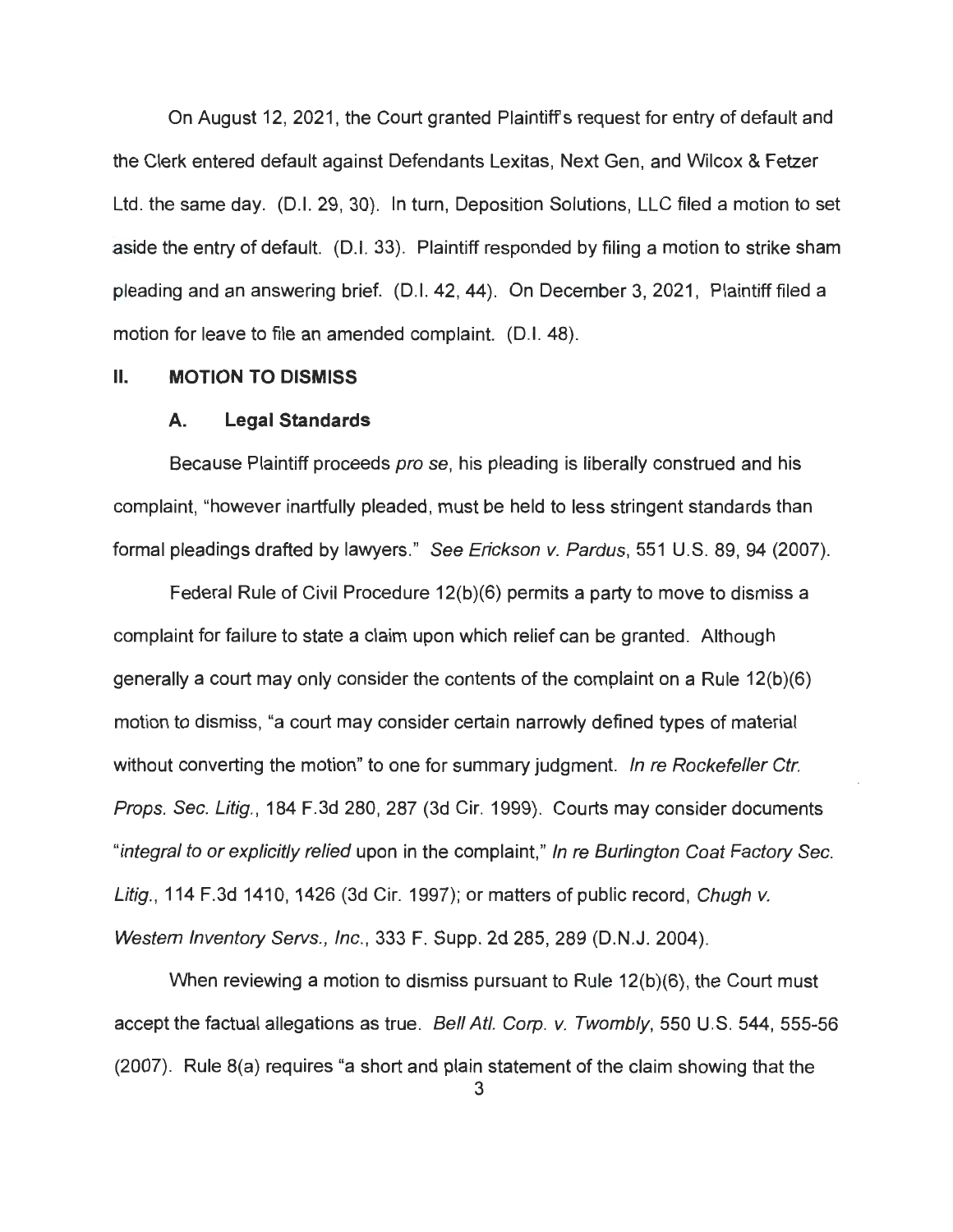pleader is entitled to relief." Id. at 545. Factual allegations do not have to be detailed, but must provide more than labels, conclusions, or a "formulaic recitation" of the claim elements. Id.

Moreover, there must be enough factual matter to state a facially plausible claim to relief. Ashcroft v. Iqbal, 556 U.S. 662, 678 (2009). The facial plausibility standard is satisfied when the complaint's factual content "allows the court to draw the reasonable inference that the defendant is liable for the misconduct alleged." Id.

### **B. Discussion**

Plaintiff raises a claims against State Defendants alleging violations of 42 U.S.C. § 1985(3), 42 U.S.C. § 2000e-2(k)(1 ), and the Fourteenth Amendment. State Defendants move for dismissal on the grounds that the claims are time-barred. (D.I. 27).

Personal injury statute of limitations are applied to § 1985(3) violations and claims that arise under 42 U.S.C. § 1983.<sup>1</sup> See Wilson v. Garcia, 471 U.S. 261, 275 (1985); Bougherv. University of Pittsburgh, 882 F.2d 74, 79-80 (3d Cir. 1989). In Delaware, personal injury claims are subject to a two-year limitations period. See 10 Del. C. § 8119. Although state law determines the applicable limitations period for claims under§ 1985 and § 1983, federal law governs a cause of action's accrual date. See Genty v. Resolution Trust Corp., 937 F.2d 899, 919 (3d Cir. 1991). Claims under § 1985(3) and § 1983 accrue when the plaintiff "knew or should have known of the

<sup>&</sup>lt;sup>1</sup> Allegations that State Defendants violated the Fourteenth Amendment arise under 42 U.S.C. § 1983. See West v. Atkins, 487 U.S. 42, 48 (1988) (when bringing a§ 1983 claim, a plaintiff must allege that some person has deprived him of a federal right, and that the person who caused the deprivation acted under color of state law).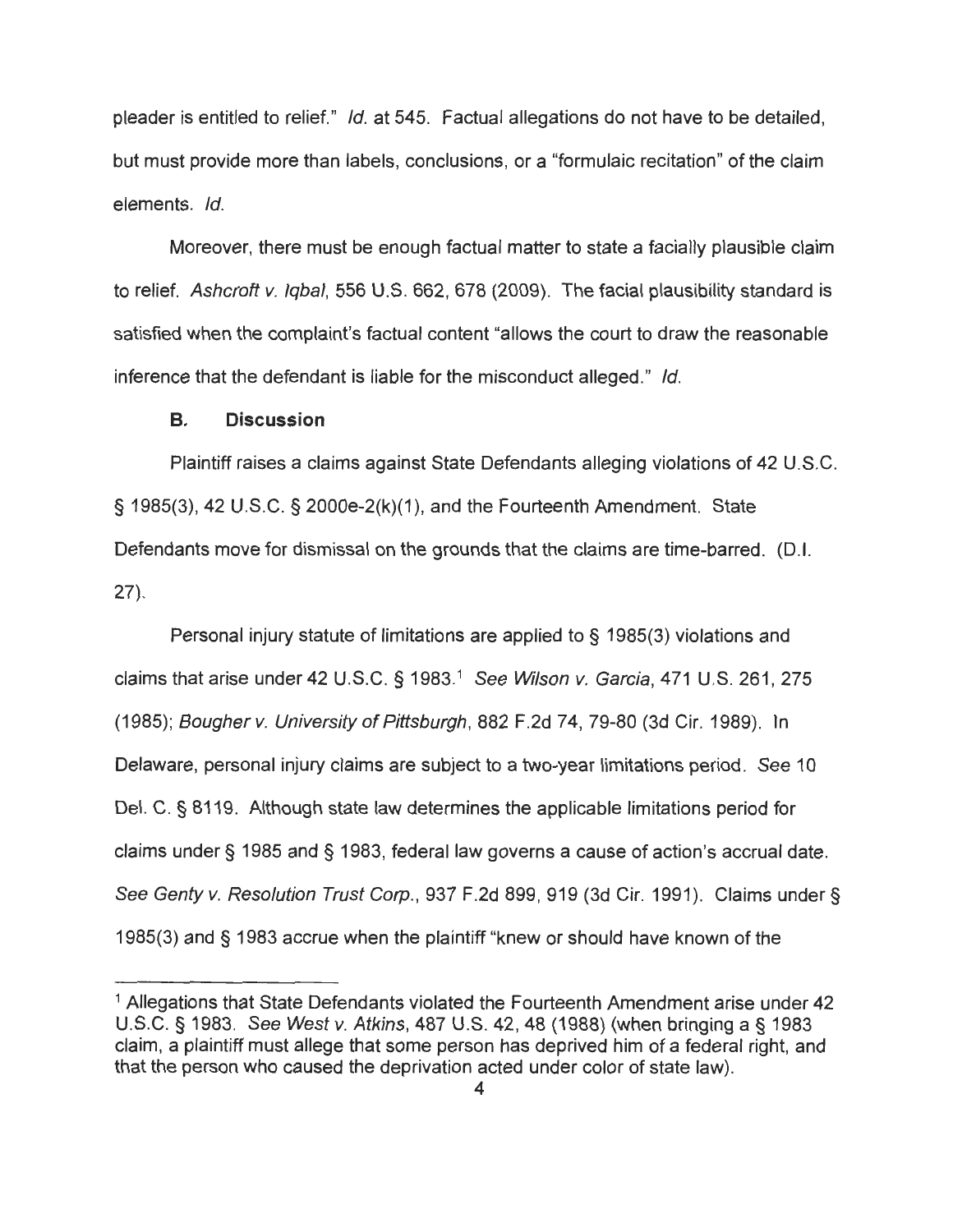alleged civil rights violation." Bougher, 882 F.2d at 80. Generally, "[t]he determination of the time at which a claim accrues is an objective inquiry; we ask not what the plaintiff actually knew but what a reasonable person should have known." Kach v. Hose, 589 F.3d 626, 634 (3d Cir. 2009).

Plaintiff filed his Complaint on August 11, 2020. (D.I. 1). State Defendants argue that Plaintiffs injury occurred on February 17, 2016, the date of the revocation hearing. (0.1. 27 at 10). They also argue that even if the Court uses September 26, 2016, the date that the final decision and order was issued , it still is well outside the two-year statute of limitations. (Id.).

Plaintiff did not timely file the claims against State Defendants. It is clear that the § 1985(3) and § 1983 claims against State Defendants are time-barred since the Complaint was filed well outside the two-year limitation period.

State Defendants also move for dismissal of the claims raised under 42 U.S.C. § 2000e-2(k), Title VII of the Civil Rights Act of 1964. Title VII provides that it shall be an unlawful employment practice for an employer to discriminate against an individual based upon race, color, religion, sex, or national origin. Id. As discussed by State Defendants, the Title VII claim does not apply since Plaintiff does not allege that he was employed by the State of Delaware or that he ever sought employment with the State. Additionally, there is nothing to suggest that Plaintiff filed a complaint of discrimination with the EEOC as is required when raising Title VII claims. See Clarkson v. SEPTA, 700 F. App'x 111 (3d Cir. 2017). The Court will thus dismiss the Title VII claims.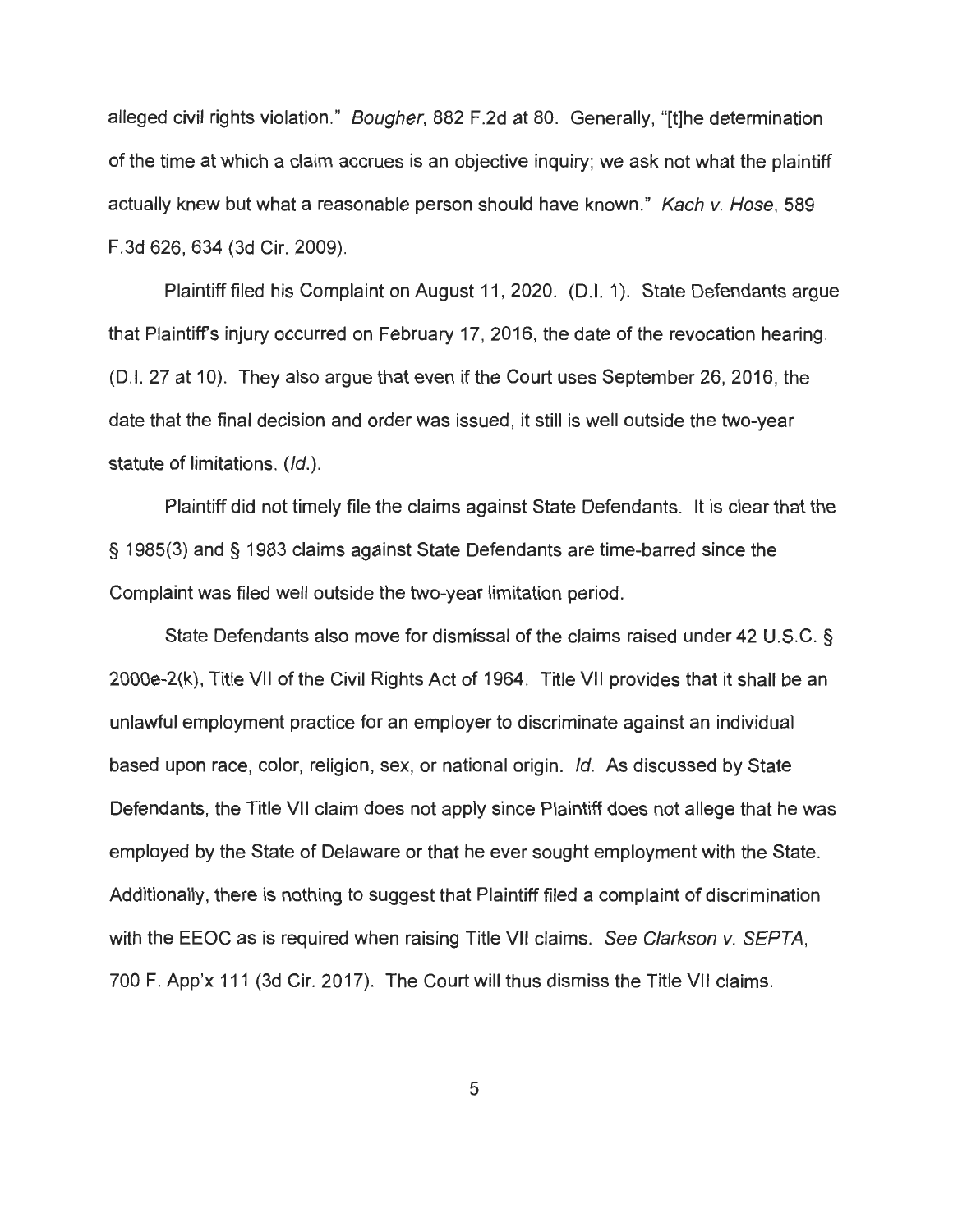Accordingly, State Defendants' motion to dismiss will be granted.<sup>2</sup> (D.I. 26).

## **Ill. MOTION TO SET ASIDE ENTRY OF DEFAULT**

The Clerk entered default against Wilcox & Fetzer Ltd., Lexitas, and Next Gen on

August 12, 2021. (D.I. 30). On October 21, 2021, Deposition Solutions, LLC filed a

motion to set aside the entry of default on behalf of the defaulted Defendants. (D.I. 33).

Plaintiff opposes and moves to strike the "sham pleading." (D.I. 42).

Deposition Solutions explains that it filed the motion on behalf of Lexitas, Next

Gen, and Wilcox & Fetzer because the Complaint names trade names rather than

entities, as follows :

"Lexitas" is a trade name used by Deposition Solutions, LLC and is not a corporate entity with the capacity to be sued. See [D.I. 34-1], at **\|** 2.

"Next Gen" is ambiguous. It may refer to assets purchased by Deposition Solutions in an asset purchase from Next Generation Reporting, LLC in October 2017 or it may refer to the specific entity. Next Generation Reporting. LLC is not and never has been owned or operated by Deposition Solutions, LLC. To the extent the latter is the entity Plaintiff intended to sue, Deposition Solutions, LLC does not make these arguments on its behalf.

"Wilcox & Fetzer" appears to refer to a trade name that may not have the capacity to be sued. Deposition Solutions, LLC does not have knowledge of that entity's corporate history, other than that Deposition Solutions, LLC purchased certain assets from Next Generation Reporting, LLC in October 2017, including the right to use the Wilcox & Fetzer name. In that purchase, Deposition Solutions did not agree to assume any liabilities, whether related to Wilcox & Fetzer or Next Generation Reporting, LLC. To the extent Plaintiff intended to bring a claim against Deposition Solutions, LLC based on its purchase of these assets, Deposition Solutions, LLC's response is limited only to the interest it acquired in the asset purchase.

<sup>&</sup>lt;sup>2</sup> Because the claims against State Defendants are time-barred and non-cognizable, the Court will not address the other grounds for dismissal raised by State Defendants.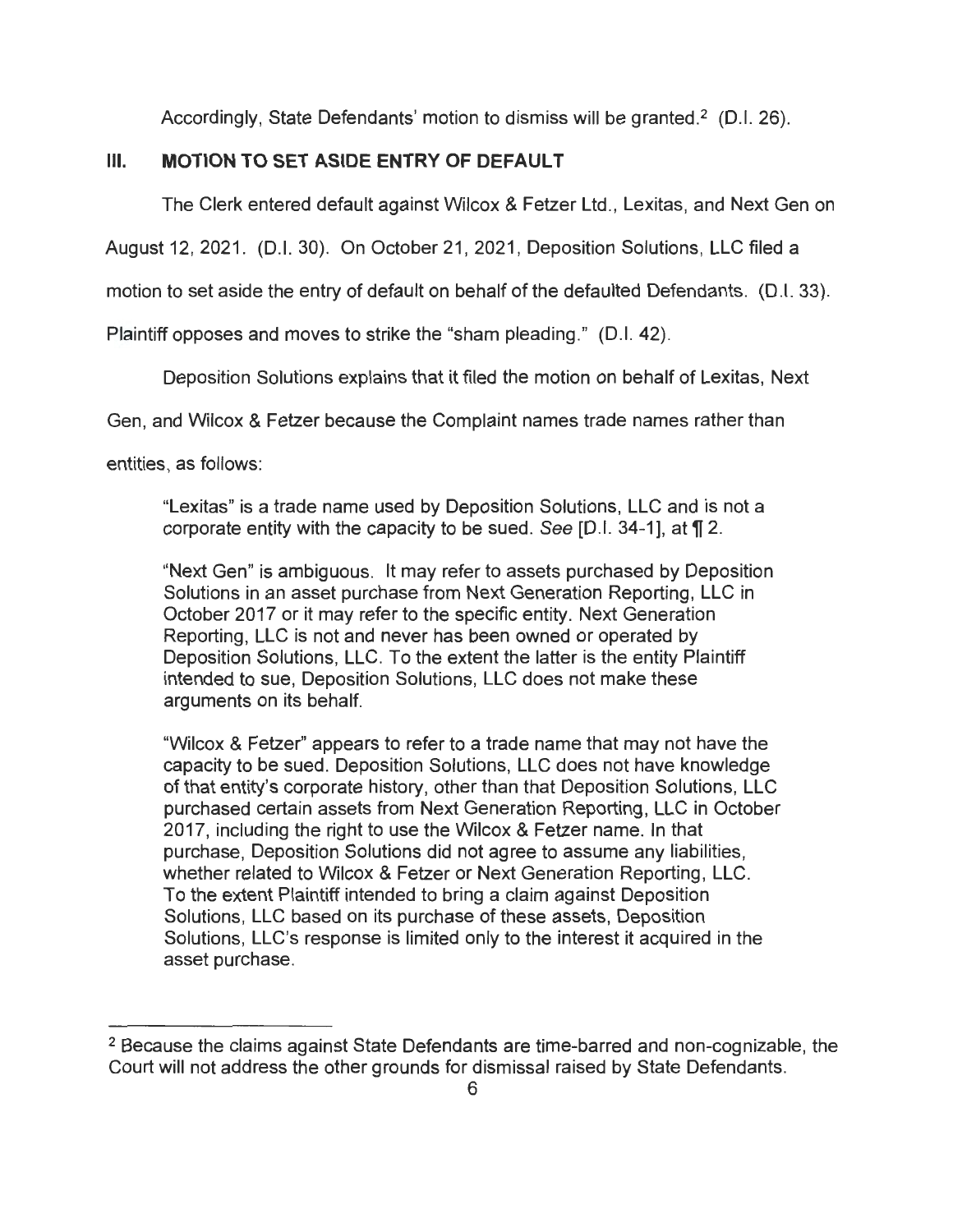(D.I. 34 at 5 n.1).

Deposition Solutions moves to set aside the entry of default on the grounds that it was unaware that the lawsuit had been filed because it was not named as a defendant, was not served and, therefore, did not respond to the Complaint. It notes that the returns of service are not related to any named defendant. Rather, they are to Deposition Solutions, LLC t/a (i.e., trading as) Wilcox & Fetzer, Lexitas Reporting, and NextGen Reporting. (See D.I. 7, 10, 11). Deposition Solutions indicates that its registered agent apparently accepted service of process, but Deposition Solutions has no record of receiving mailed service. Finally, it indicates that it became aware of the lawsuit only when it received a copy of Plaintiff's undated notice of entry of default.

Plaintiff opposes and states that Deposition Solutions, LLC is not the true party in interest; rather it is Depo Holdings, LLC. He argues that the Complaint and summons were properly served and Defendants had adequate notice of the action. He further argues that Deposition Solutions has no standing. Plaintiff moves to strike the motion (D.I. 42) and argues that Deposition Solutions and the law firm of Farnan LLP are fictitious names and, therefore, are governed by 6 Del. C. § 3101 et seq. Plaintiffs motion to strike will be denied.

An entry of default may be vacated upon a showing of "good cause," Fed. R. Civ. P. 55(c), Bhimnathwala v. Judiciary of State of New Jersey, Fam. Div., 858 F. App'x 558, 560 (3d Cir. 2021 ), cert. denied sub nom. Bhimnathwala v. New Jersey State Judiciary, 142 S. Ct. 712 (2021). The decision to vacate the default entry is committed to the discretion of the trial court. See United States v. \$55,518.05 in U.S. Currency, 728 F.2d 192, 194 (3d Cir. 1984). In the Third Circuit, default judgments are disfavored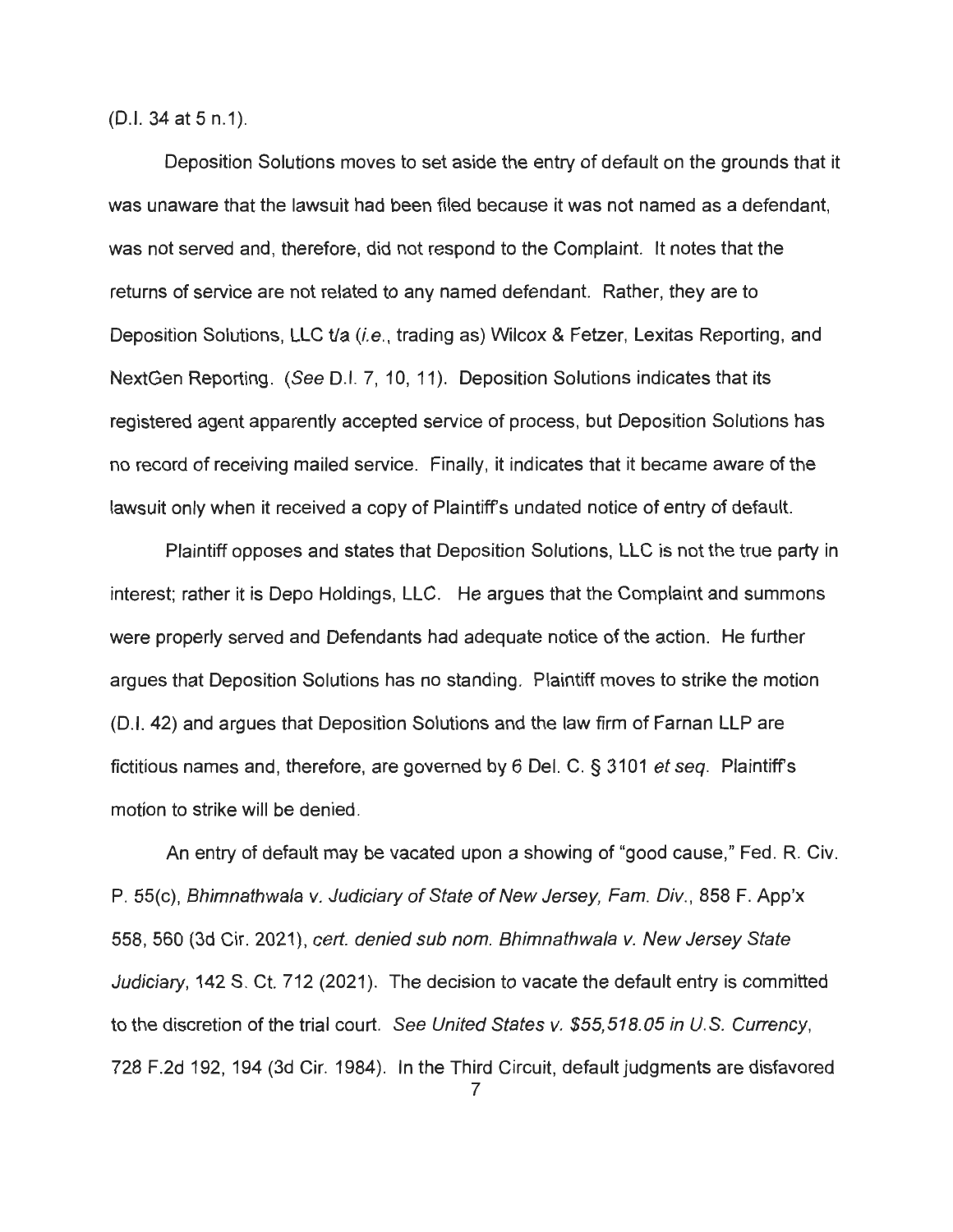as they prevent claims from being decided on the merits. Id. Even in close cases, "doubts should be resolved in favor of setting aside the default and reaching the merits." Zawadski de Bueno v. Bueno Castro, 822 F.2d 416, 420 (3d Cir. 1987). When considering a decision to set aside the entry of default, the Court should consider the following factors: (1) whether Plaintiff will be prejudiced if the Court sets aside the default; (2) whether Defendants have a meritorious defense; and (3) whether the default was a result of Defendants' culpable conduct. See \$55,518.05, 728 F.2d at 194.

Deposition Solution asserts there is at least one meritorious defense – Plaintiff's claims are time barred and Plaintiff cannot meet his burden to show vicarious liability. The meritorious-defense factor is considered the "threshold issue" in setting aside a default. Nationwide Mut. Ins. Co. v. Starlight Ballroom Dance Club, Inc., 175 F. App'x 519, 522 (3d Cir. 2006). The standard requires a defendant to "set forth with some specificity the grounds for his defense." Nationwide, 175 F. App'x at 522. "The showing of a meritorious defense is accomplished when 'allegations of defendant's answer, if established on trial, would constitute a complete defense to the action."' \$55,518.05, 728 F.2d at 195 (quoting Tozer v. Charles A. Krause Mill. Co., 189 F.2d 242, 244 (3d Cir. 1951 )). The expiration of the statute of limitations is a meritorious defense.

Plaintiff claims that he will be prejudiced should the entry of default be set aside as he "suffers daily for the lost ability to earn income from his trade and business, suffered and continues to suffer the financial loss, mental anguish, and security of his home loss due to Defendant's' actions and omissions." (D.I. 44 at 4, 12). He contends the "defendant knowingly, intentionally, and maliciously destroyed evidence needed to effectively assert multiple claims during, at, and after the revocation of [his] State bail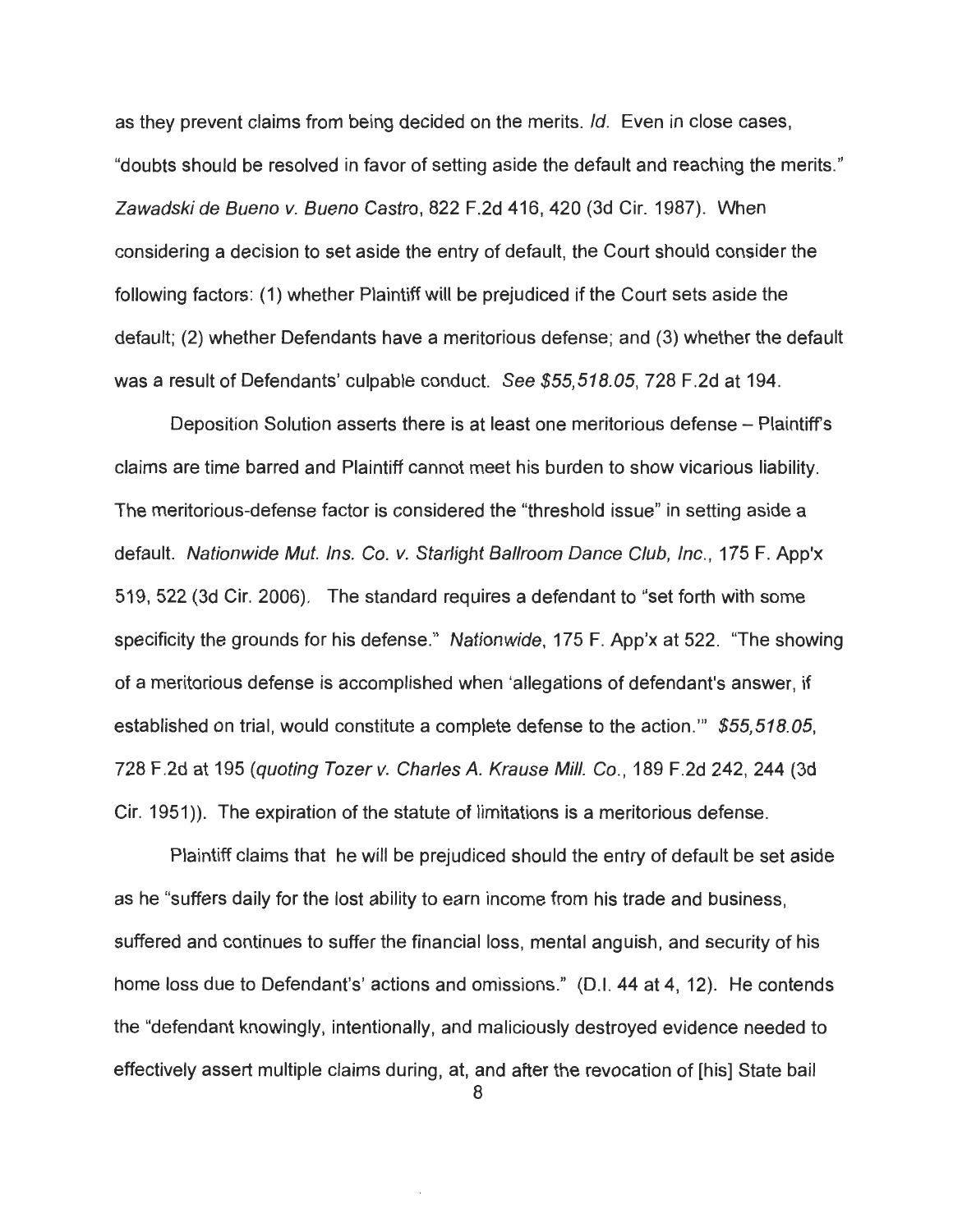producer's license." (Id. at 12). And, he argues 'the destruction of the audio recording of the revocation hearing before the finality of the case(s) below constituted spoliation of evidence." (Id.).

"Prejudice is established .. . when a plaintiffs ability to pursue the claim has been hindered by, for example, loss of available evidence, increased potential for fraud or collusion, or substantial reliance upon the judgment." Nationwide, 175 F. App'x at 523 (cleaned up). "Delay in realizing satisfaction on a claim rarely serves to establish a sufficient degree of prejudice." Id. Here, Plaintiff's assertion of prejudice rests upon the recovery of alleged financial loss and loss of available evidence. As to recovery of financial loss, that, in itself, is insufficient to establish prejudice. The allegations of destruction of evidence fare no better in establishing prejudice. Plaintiff's complaint alleges that Wilcox & Fetzer were complicit in the conspiracy to destroy the audio record of the hearing "before the time of appellate review elapsed." (0.1. 1 at 13). The Complaint alleges that Plaintiff has email evidence with Wilcox & Fetzer regarding the destruction of the audio recording. Plaintiffs appeal before the New Castle County Superior Court was ruled upon on September 7, 2017, and he was informed by the Delaware Supreme Court on November 28, 2018, that it would take no further action his case. (D.I. 21 at 2; D.I. 27-10 at 2). Both these events occurred two to three years prior to Plaintiffs filing of this lawsuit on August 11, 2020. Since his claim is that Wilcox and Fetzer destroyed an audio recording before he filed suit, there can be no relevant prejudice to Plaintiff from delay in this case when the evidence at issue did not exist when Plaintiff commenced this action.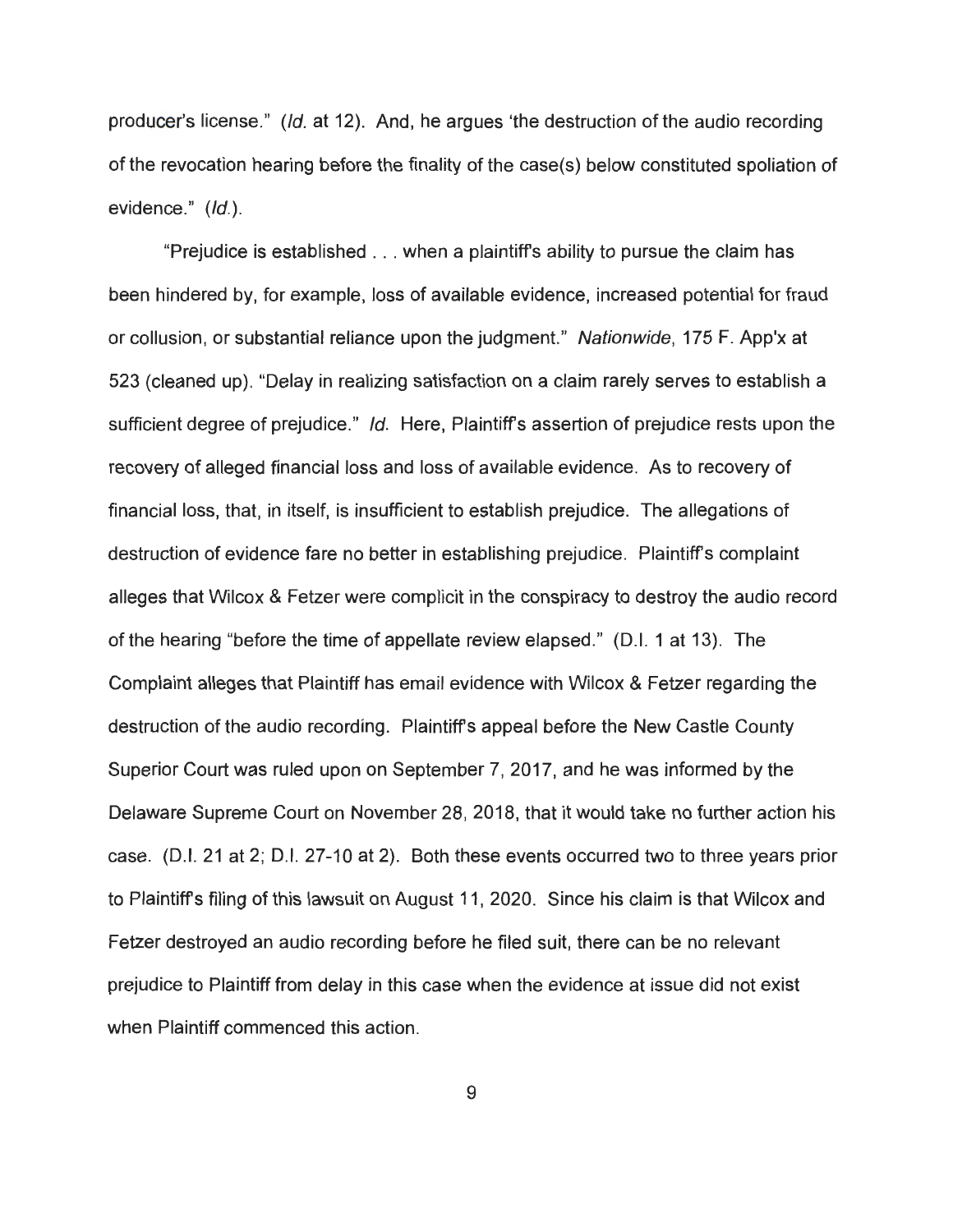Finally, the record does not support a finding of culpable conduct. To show culpable conduct, "more than mere negligence must be demonstrated." Nationwide, 175 F. App'x at 523 (cleaned up). Cases where courts have found a lack of culpability "typically involved innocent mishaps or mere mistakes." Id. (collecting cases). The record reflects that Deposition Solution was unaware of the lawsuit and, when it discovered its existence, took immediate action. (See D.I. 34-1 at 2-4).

Having reviewed all the factors, I conclude that it is appropriate to set aside the entry of default. Therefore, the motion to set aside entry of default will be granted.

#### **IV. MOTION TO AMEND**

Plaintiff moves for leave to file an amended complaint to add parties, to reflect the allegations against the new parties, and to amplify some of the original allegations. (D.I. 48). Local Rule 15.1 provides that a party who moves to amend a pleading shall attach to the motion: (1) the proposed pleading as amended, complete with a handwritten or electronic signature; and (2) a form of the amended pleading which indicates in what respect it differs from the pleading which it amends, by bracketing or striking through materials to be deleted and underlining materials to be added. Plaintiff did not do this, and did not come close to doing this.

Therefore, Plaintiff's motion to amend will be denied without prejudice to renew upon compliance with the Local Rules of this Court.

### **V. CONCLUSION**

Based upon the above discussion, the Court will: (1) grant State Defendants' motion to dismiss; (2) grant the motion to set aside entry of default against Wilcox &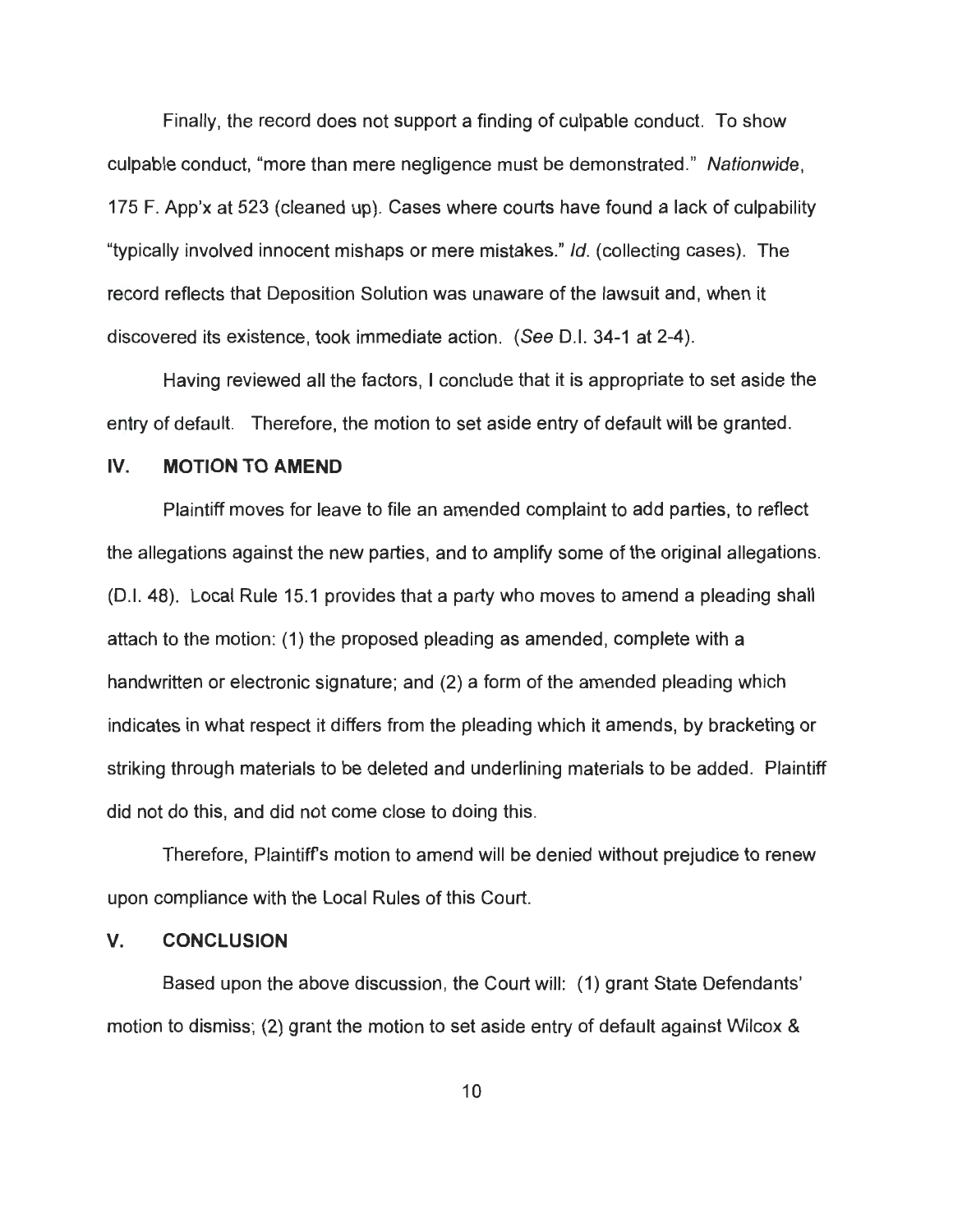Fetzer Ltd., Lexitas, and Next Gen; (3) deny Plaintiff's motion to strike; and (4) deny without prejudice to renew Plaintiff's motion for leave to amend.

An appropriate Order will be entered.